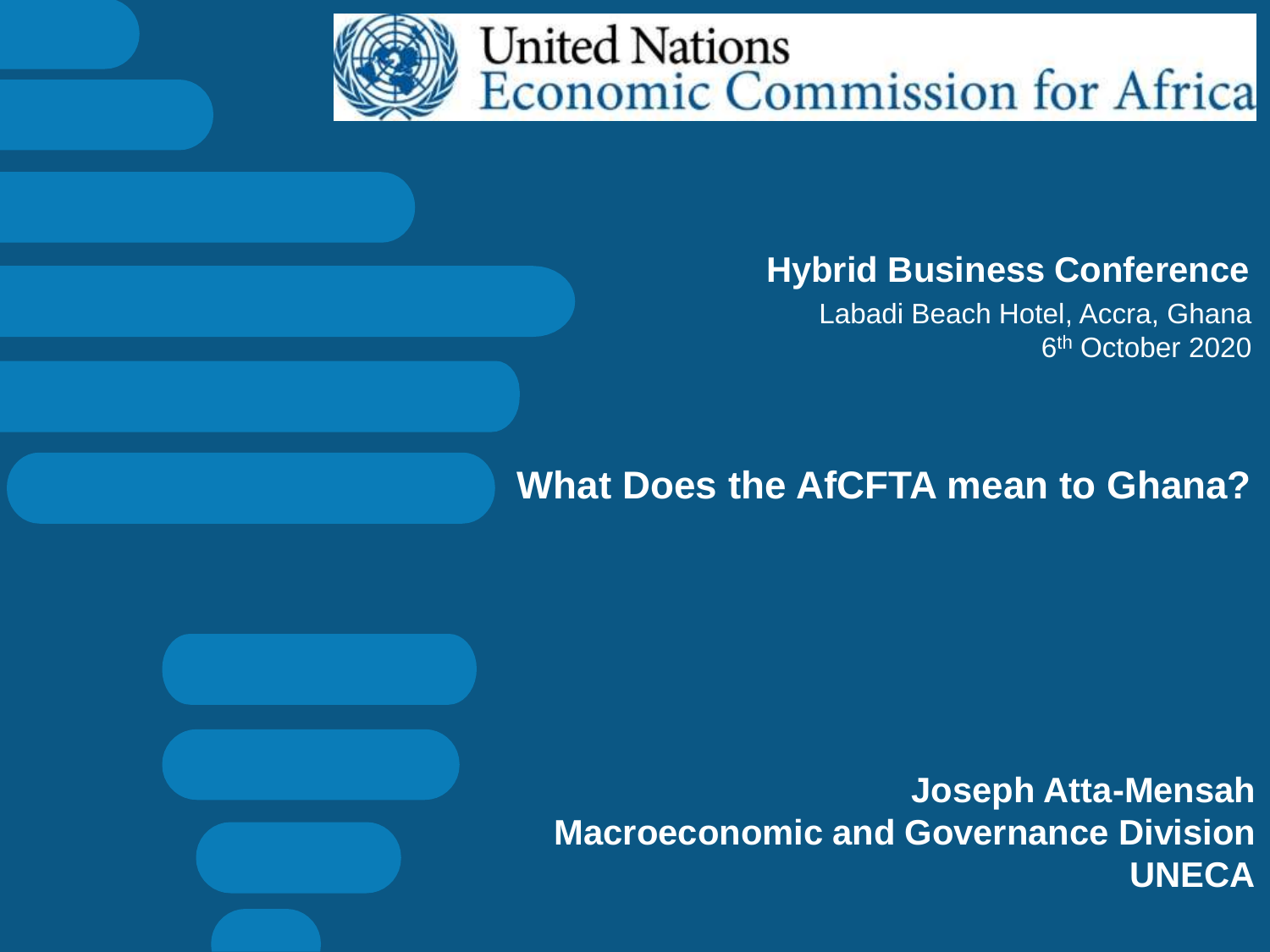# AfCFTA: State of play

- **The paper draws on the work of my colleague Simon Mevel-Bidaux [mevel@un.org](mailto:mevel@un.org). The views expressed are mine and should not be attributed to the UN and UNECA.**
- **The Agreement establishing the African Continental Free Trade Area (AfCFTA) entered into force on 30 May 2019**
- **To date: 54 out of 55 African Union (AU) member States have signed the Agreement**; **30 have ratified. Angola and Cameroon have also ratified in addition to those below.**



#### **Hybrid Business Conference, Accra Ghana Business Conference, Accra Ghana Business Conference Accra Ghana Business Conference**, Accra Ghana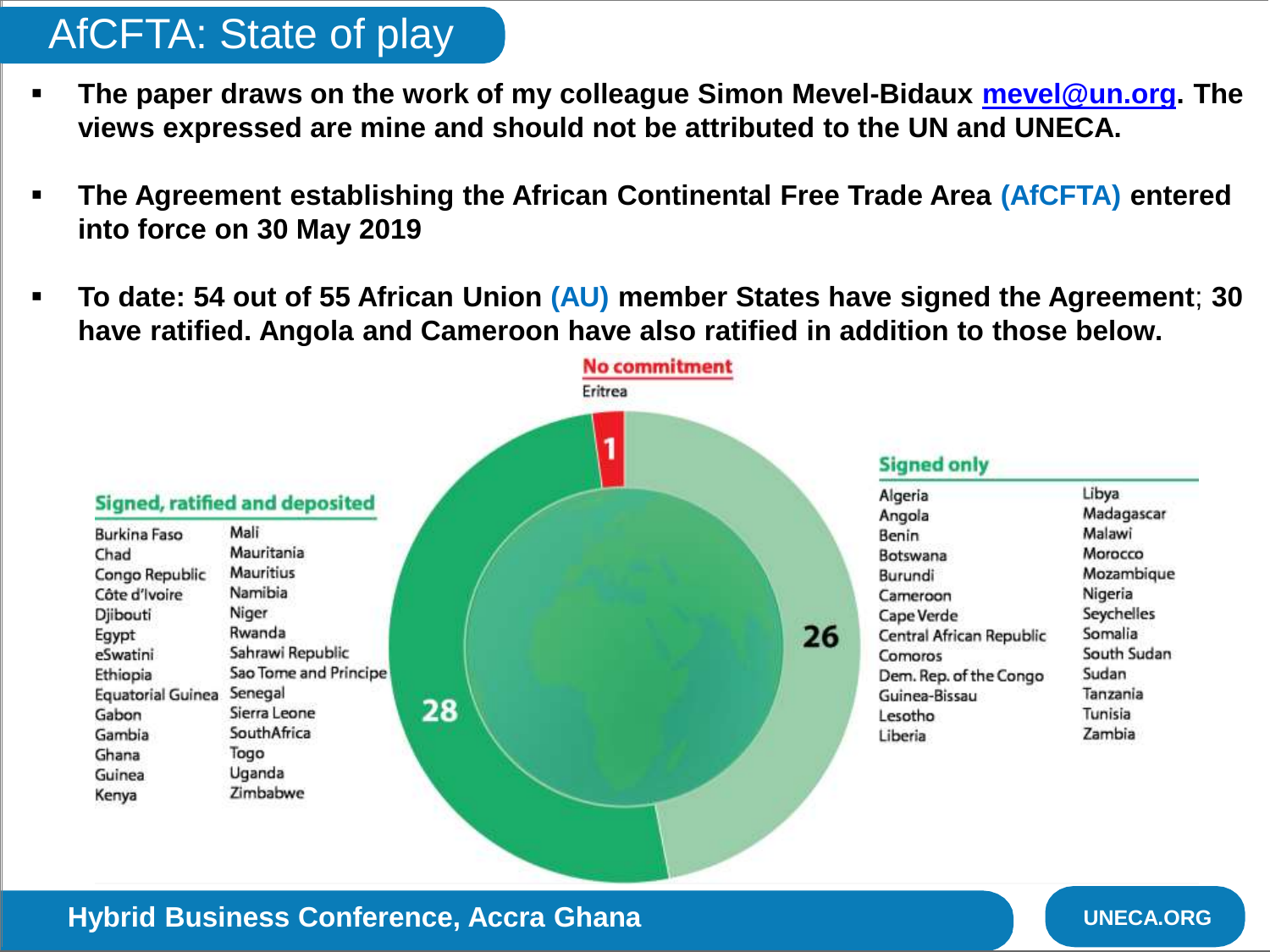## AfCFTA: State of play

### **AfCFTA Agreement and its Protocols**

| <b>Agreement</b><br>establishing the | <b>Protocol on Trade in Goods</b>     | Elimination of duties and quantitative restrictions on imports           |
|--------------------------------------|---------------------------------------|--------------------------------------------------------------------------|
|                                      |                                       | Imports shall be treated no less favourably than domestic products       |
|                                      |                                       | Elimination of non-tariff barriers                                       |
|                                      |                                       | <b>Rules of Origin</b>                                                   |
|                                      |                                       | Cooperation of customs authorities                                       |
|                                      |                                       | Trade facilitation and transit                                           |
|                                      |                                       | Trade remedies, protections for infant industries and general exceptions |
|                                      |                                       | Cooperation over product standards and regulations                       |
|                                      |                                       | Technical assistance, capacity-building and cooperation                  |
|                                      |                                       | Transparency of service regulations                                      |
| <b>African</b>                       |                                       | Mutual recognition of standards, licensing and certification of services |
| <b>Continental Free</b>              |                                       | suppliers                                                                |
| <b>Trade Area</b>                    | <b>Protocol on Trade in Services</b>  | Progressive liberalization of services sectors                           |
|                                      |                                       | Service suppliers shall be treated no less favourably than domestic      |
|                                      |                                       | suppliers in liberalized sectors                                         |
|                                      |                                       | Provision for general and security exceptions                            |
|                                      | <b>Protocol on Dispute Settlement</b> | Rules and Procedures for Settlement of Disputes within the African       |
|                                      |                                       | <b>Continental Free Trade Area</b>                                       |
|                                      | <b>Phase 2 negotiations</b>           | Intellectual property rights                                             |
|                                      |                                       | Investment                                                               |
|                                      |                                       | Competition policies                                                     |

#### **Hybrid Business Conference, Accra Ghana Discussion of the UNECA.ORG**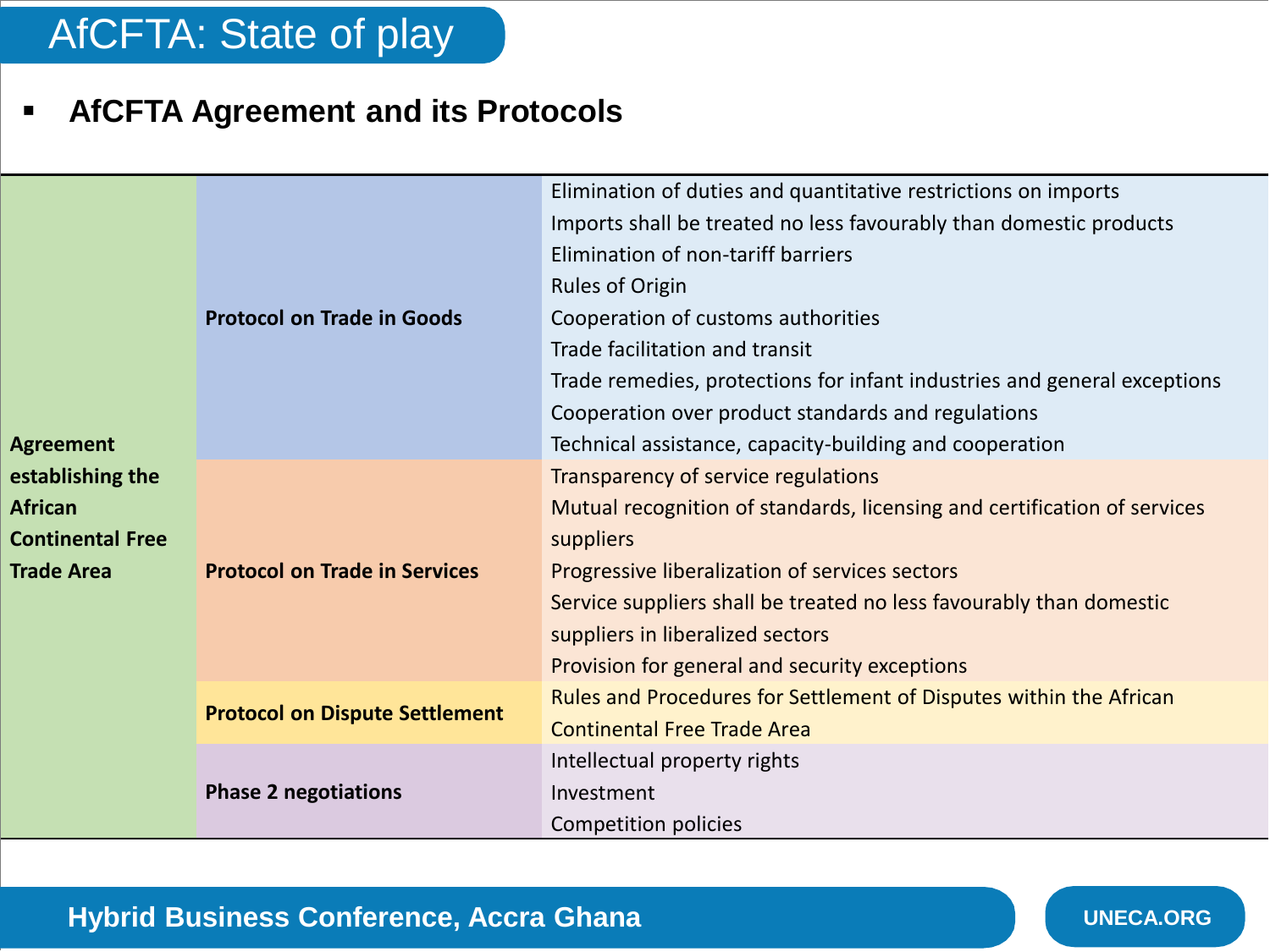## AfCFTA: Expected impacts - GDP

- **From ECA's empirical assessment of AfCFTA modalities on trade in goods, GDP of Africa would increase** (true for all countries)
	- The more ambitious the liberalization, the higher the gains *[between 0.35% (or US\$ 28 bn) & 0.54% (or US\$ 44 bn) for GDP; depending on the ambition of the liberalization reform]*

#### **Changes in Africa's GDP, as compared to the baseline without AfCFTA in place**



**- 2040 - US\$ bn (various scenarios)**

*Source: ECA based on MIRAGE CGE model*

 **Ghana alone to see its GDP increasing between 0.29% (or US\$ 450 millions) & 0.31% (or US\$ 510 millions)**

**Hybrid Business Conference, Accra Ghana**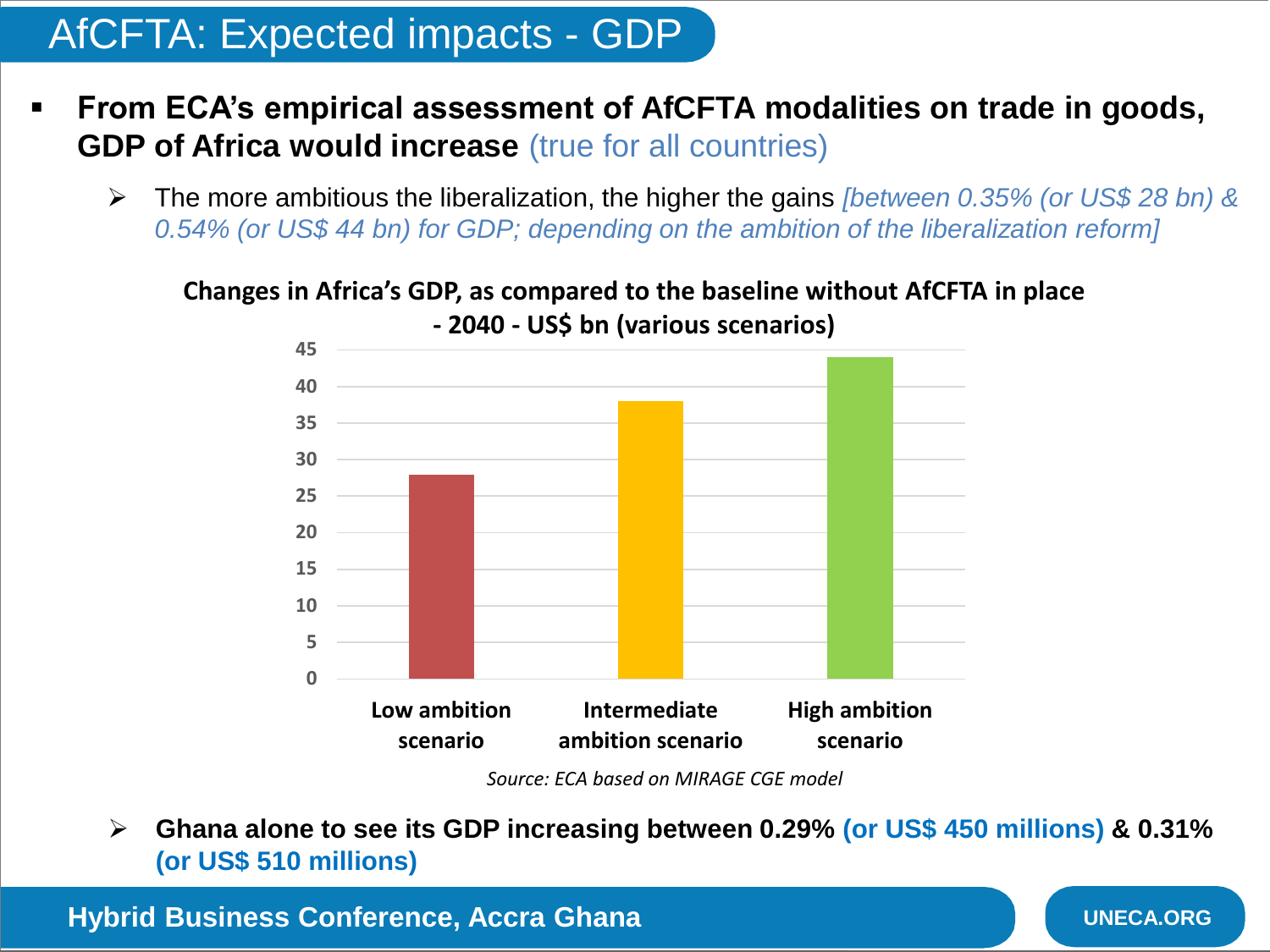## AfCFTA: Expected impacts - Exports

- **Exports of Africa would also increase** (true for all countries)
	- $\triangleright$  Between 1.5% (or US\$ 40 bn) and 2.2% (US\$ 56 bn), depending on the ambition of the liberalization reform
	- But those global gains remain relatively modest *(owing to the fact that African countries today essentially trade with non-African partners; with AfCFTA, African countries to trade more between them and relatively less with the rest of the world)*

#### **Change in Africa's exports to Africa vs. to the RoW, as compared to the baseline without AfCFTA in place - 2040 - US\$ bn (various scenarios)**



■ Africa **& Rest of the world** 

**Ghana's exports to increase between 1.7% (or US\$ 867 millions) & 2.0 % (or US\$ 1 bn)**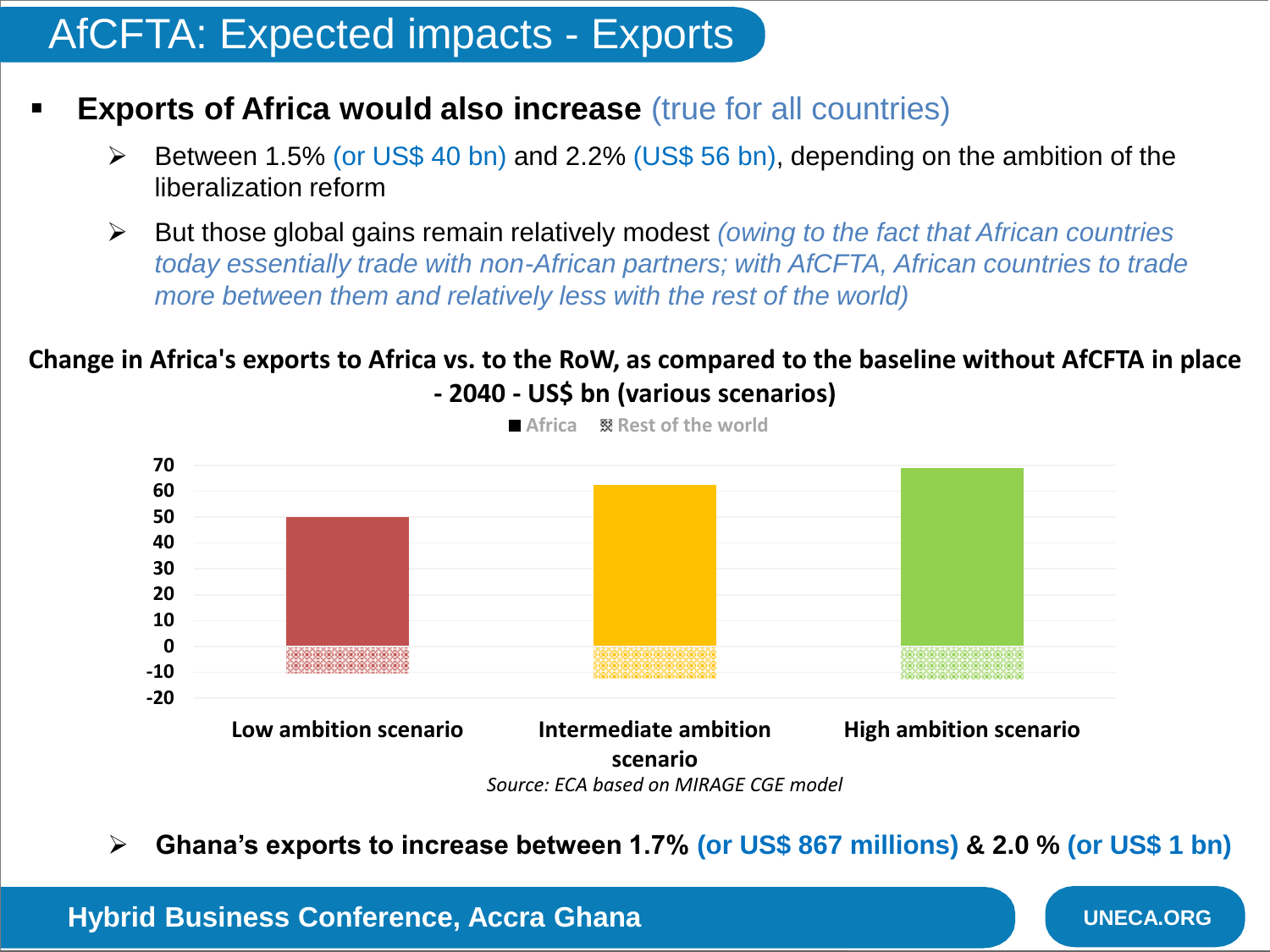## AfCFTA: Expected impacts - IAT

#### **Benefits from AfCFTA very much centered on intra-African trade (IAT)**

 $\triangleright$  Significant gains in all main sectors ; with strong potential to promote industrialization

**Change in intra-African exports by main sectors, as compared to the baseline without AfCFTA in place - 2040 - US\$ bn (various scenarios)**

■ Agriculture and food ■ Energy and mining ■ Industry ■ Services



*Source: ECA based on MIRAGE CGE model*

 **Ghana's exports to other African countries to increase between 6.6% (or US\$ 862 millions) & 8.1% (or US\$ 1.1 bn); with largest increase in agriculture and food (particularly meat products, rice, cereals, oilseeds and plant-based fibers) but still strong increase in a number of industrial products (e.g. wearing apparel, wood and paper, vehicle and transport equipment)**

 *Largest % increases (i.e. over 25%) in intra-African exports (Africa total) for industrial sectors found in textile, wearing apparel, leather, wood and paper, vehicle and transport, electronic, as well as other manufacture*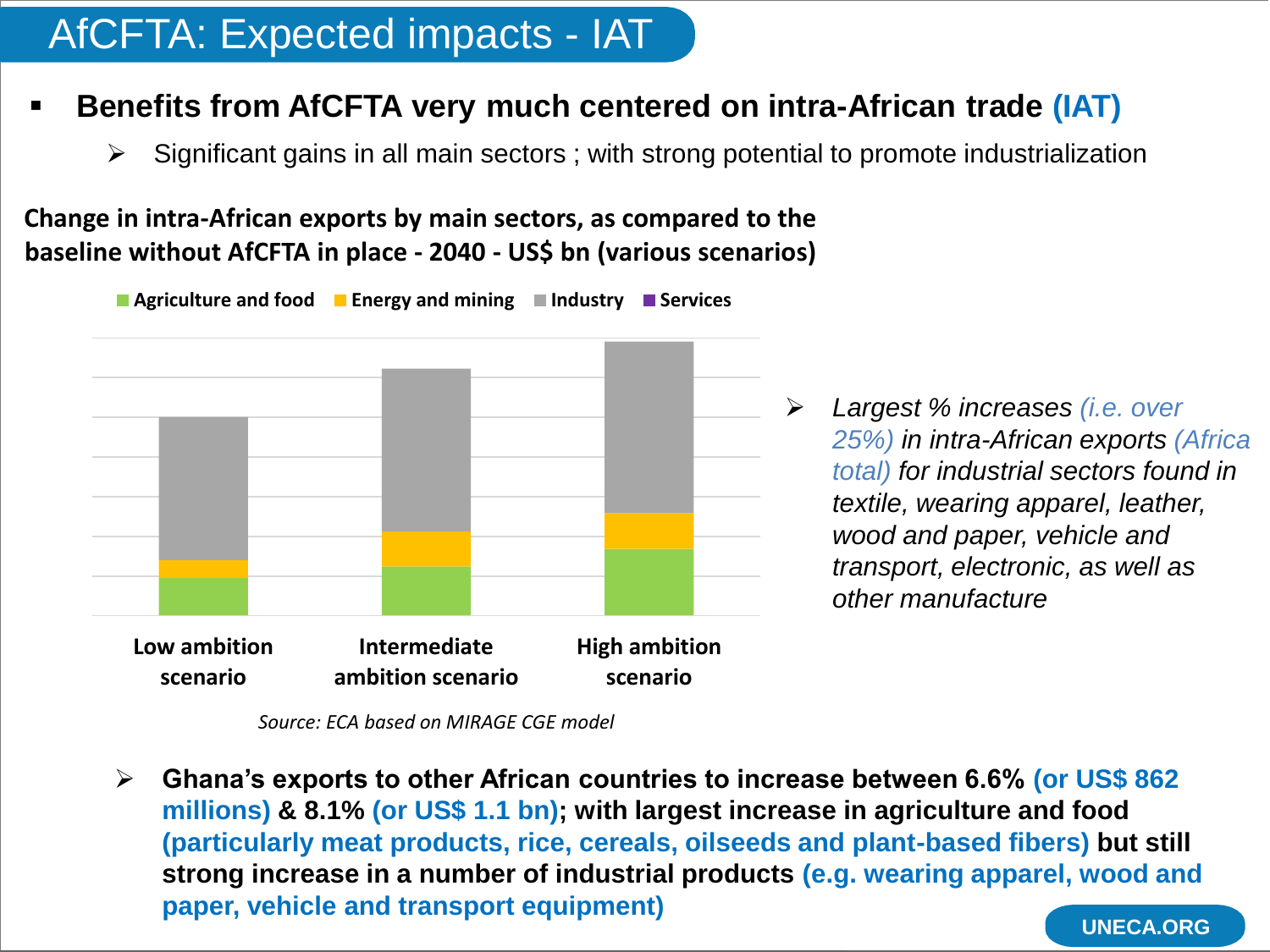## AfCFTA: Expected impacts - IAT

#### **Benefits from AfCFTA very much centered on intra-African trade (IAT)**

 $\triangleright$  LDCs getting largest increase of intra-African exports in industrial products (i.e. more than 3/4 of total gains for LDCs vs. less than 2/3 of total gains for non-LDCs)

**Proportion of total gains in Africa's (non-LDCs vs. LDCs) exports to Africa, by main sectors, under intermediate ambition scenario (as compared to baseline) – in 2040**



*Source: ECA based on MIRAGE CGE model*

**UNECA.ORG**

**Hybrid Business Conference, Accra Ghana**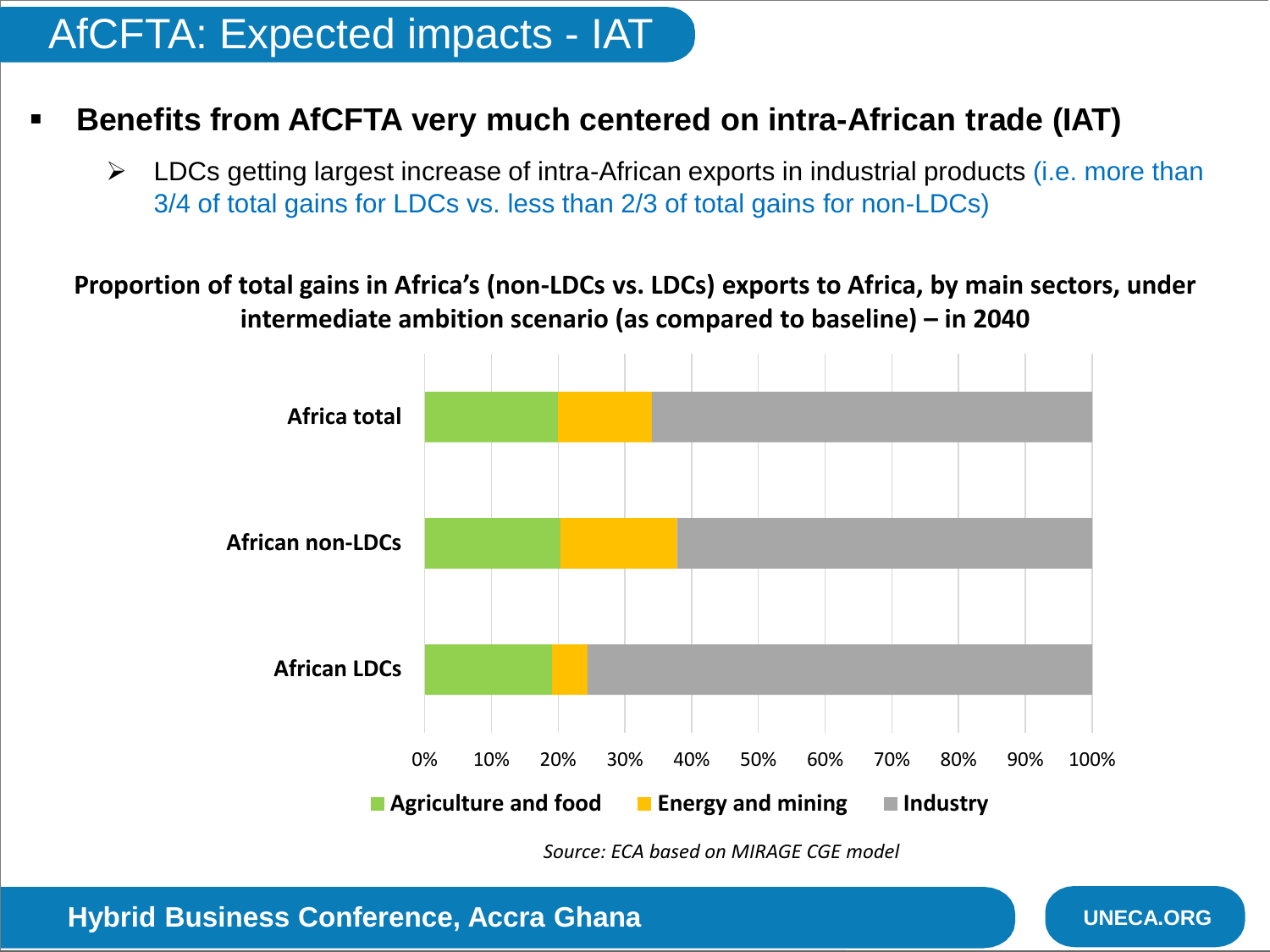## AfCFTA: Expected impacts – Tariff revenues & Welfare

- **Despite the decrease in tariff revenues (ranging between -6.5% and -9.9% for Africa as a whole, depending on the ambition of the liberalization), the welfare of Africa would slightly increase**
	- $\triangleright$  Largely thanks to the significant expansion in intra-African trade

**Change in Africa's tariff revenues and welfare, various scenarios** 



**(as compared to baseline) – in 2040 – % Tariff revenues Welfare**

*Source: ECA based on MIRAGE CGE model*

 **Ghana's tariff revenues to decrease between 7.1% & 8.4%, while welfare to increase between 0.3% & 0.4%**

**Hybrid Business Conference, Accra Ghana**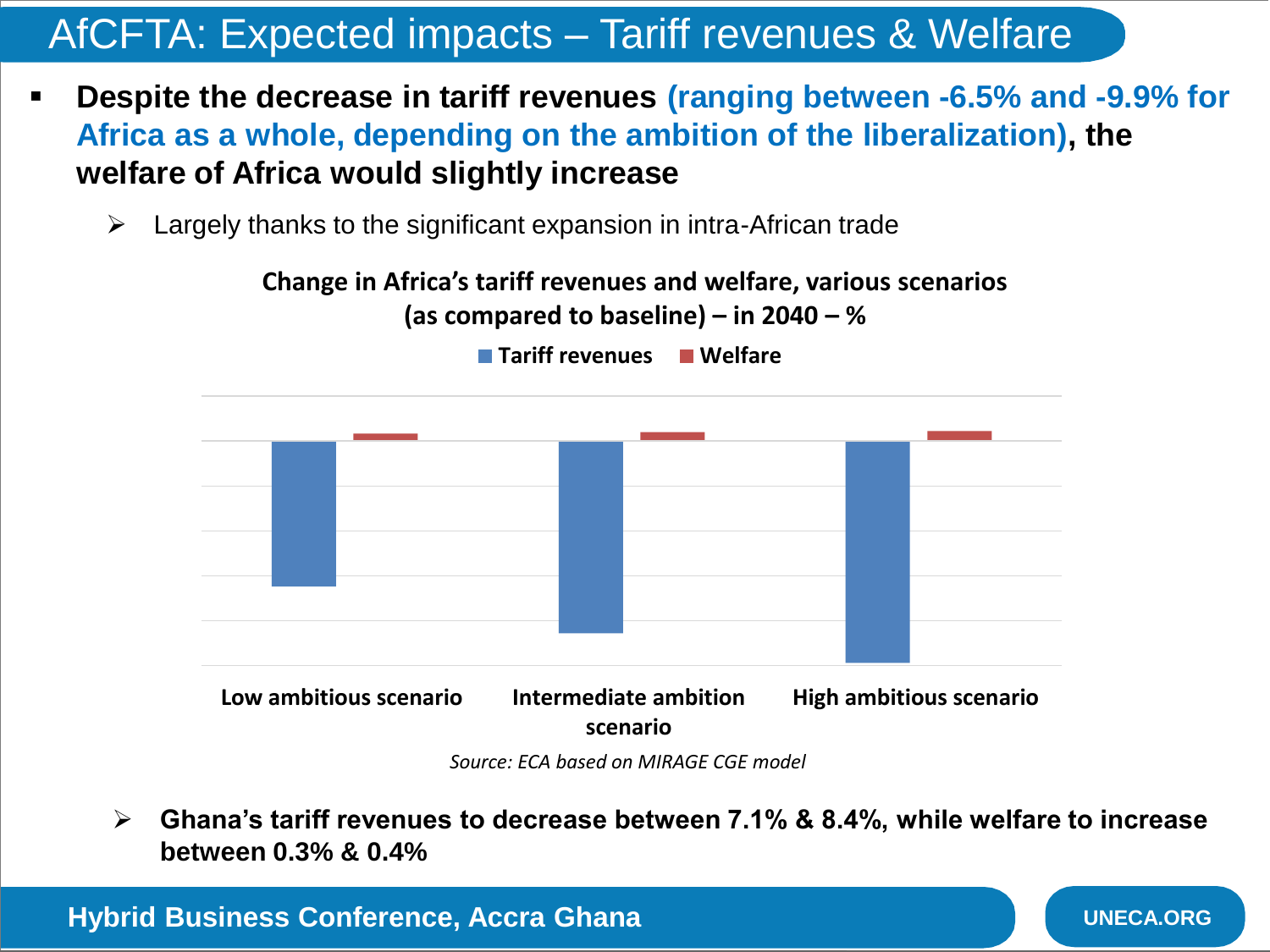## Ghana: Potential trade creation and trade diversion effects

- **Estimates from WITS-SMART estimate Trade creation of \$82.33 million**
- **Trade Diversion of \$65.97**
- **Welfare gain of \$8.597**



*Source: Ibrahim el al 2020 Estimates from* WITS-SMART

**Hybrid Business Conference, Accra Ghana**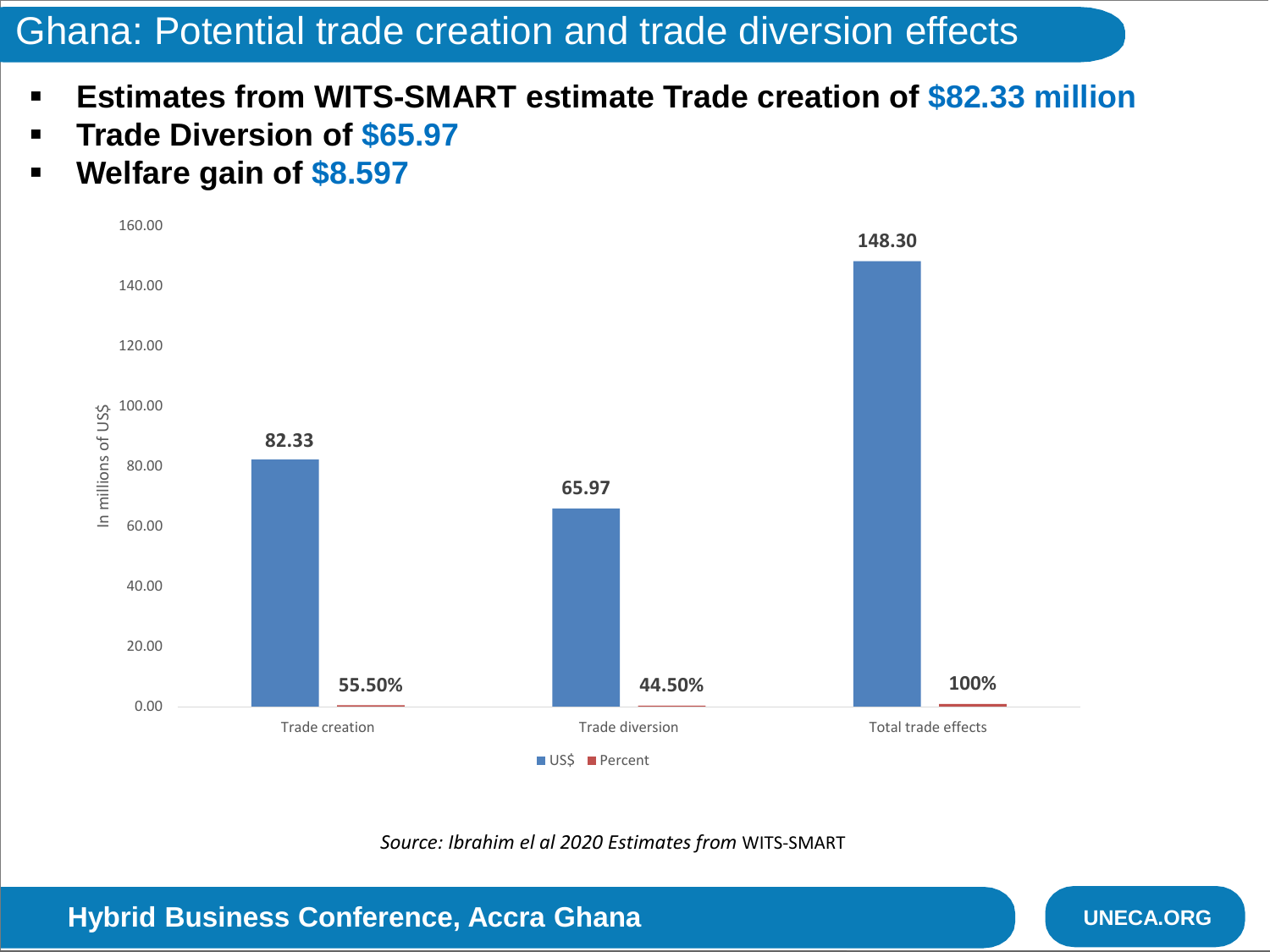## AfCFTA: Expected impacts – Conclusion

- **It must be clearly noted that ECA's assessment of AfCFTA modalities on goods is not meant to provide a comprehensive economic assessment of the AfCFTA reforms** (as it does not consider liberalization of trade in services, removal of non-tariff barriers, free movement of people, etc.)
- **Substantial additional gains expected beyond liberalization of trade in goods** (e.g. trade facilitation could more than double trade gains from removal of tariffs under AfCFTA; *see Mevel & Karingi, 2013*)
- **Still, AfCFTA has strong potential to promote Africa's much needed industrialization** (especially if intermediates are liberalized early in the process)
	- $\triangleright$  For gains to be maximized, exclusion lists should be kept to a minimum (any excluded lists will somewhat limit benefits)
	- $\triangleright$  Smaller economies should certainly not fear the AfCFTA reforms (LDCs being those expected to get the largest increase in intra-African exports of industrial products)
- **But expected benefits will only materialize if the AfCFTA reforms are effectively implemented**:
	- $\triangleright$  Strong emphasis must be placed on education and skills development in Africa (to ensure that the adequate workforce is available, especially in industrial sectors);
	- $\triangleright$  Role of private sector to harness trade for Africa's development must not be overlooked: **it is the private sector that trades, innovates and generates most jobs**.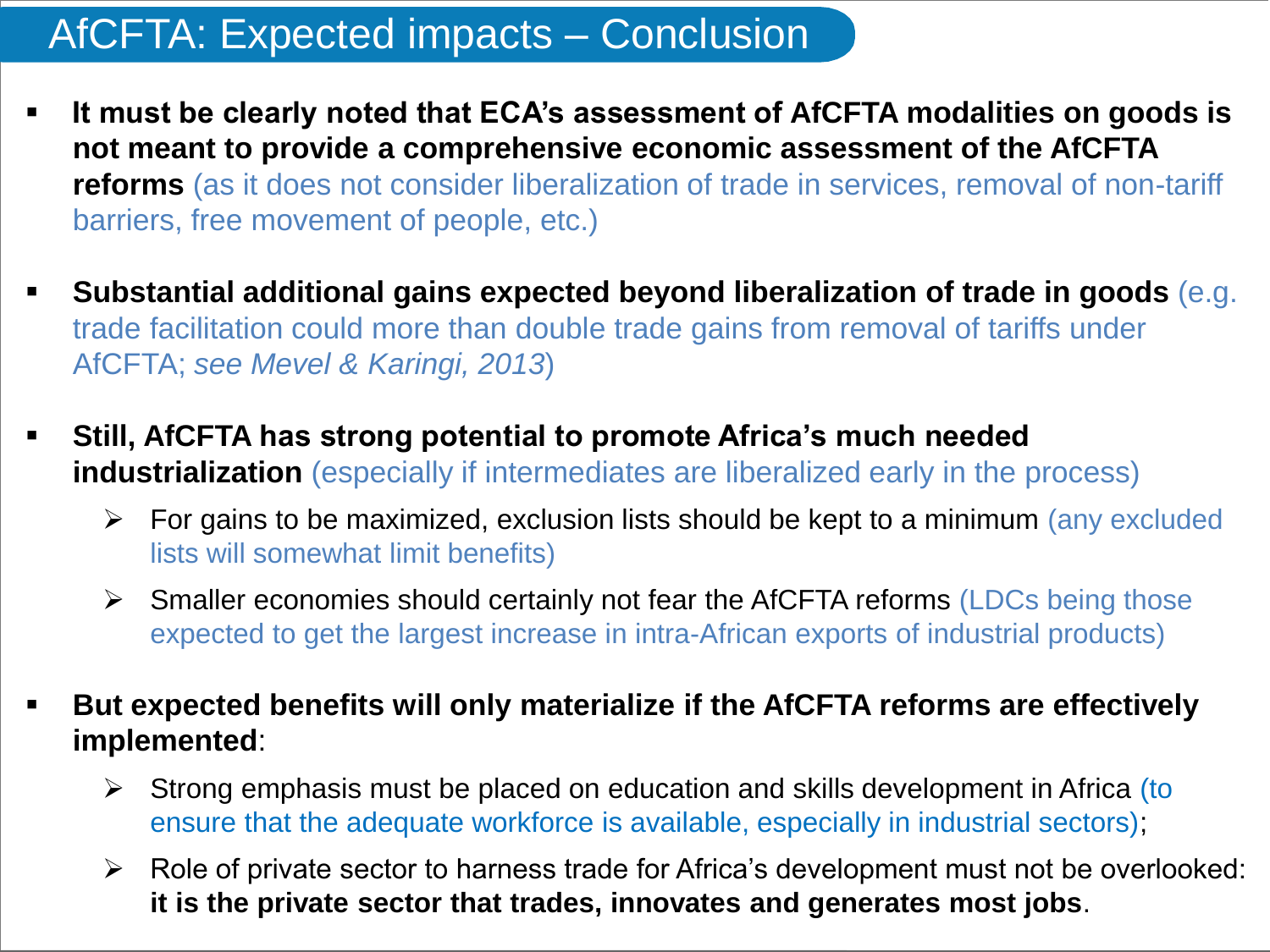## AfCFTA: Recommendations

- **Need for integration to global economy a central objective for Africa, including Ghana. Why?**
	- **Will generate necessary resources for social priorities**
	- **Small size of national and even sub-regional markets make international trade indispensable.**
- **While indispensable, openness not sufficient. There is need for:**
	- **Stronger supply-side capacities; lower trade "costs"; and improved connectivity to markets.**
	- **"Internal barriers" such as poor infrastructure, inefficient customs, unreliable supply chains; high energy costs that impede competitiveness also need to be removed.**
- **Strengthen Africa's infrastructure network to support international trade**
- **Improve the efficiency of transport services**
- **Remove illegal roadblocks**
- **Speed up customs and border crossing procedures**
- **Promote the use of new technology**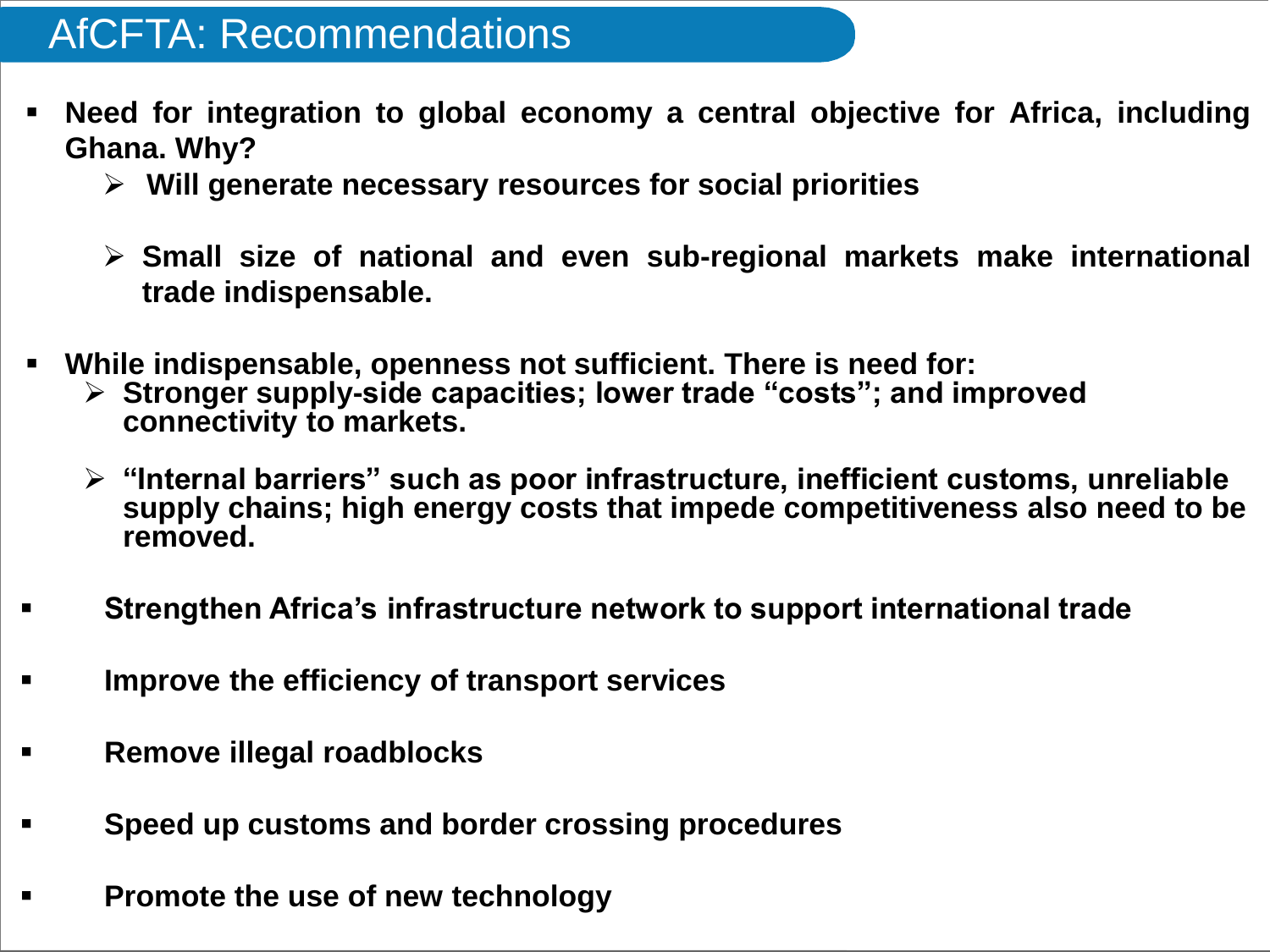## AfCFTA: Recommendations II

- **The implementation of the AfCFTA initiative must be an inclusive process that involves not only governments and RECs but also other stakeholders such as the private sector, civil society, media, parliamentarians and development partners.**
- **As part of the AfCFTA mobilization programme, a network of journalists and academics should be established and operationalized at the national, regional and continental levels; and workshops should be organized for the purpose of building the capacity of journalists and communicating the AfCFTA agenda widely.**
- **A programme of information exchange and sharing should be developed to underpin the implementation of the AfCFTA initiative.**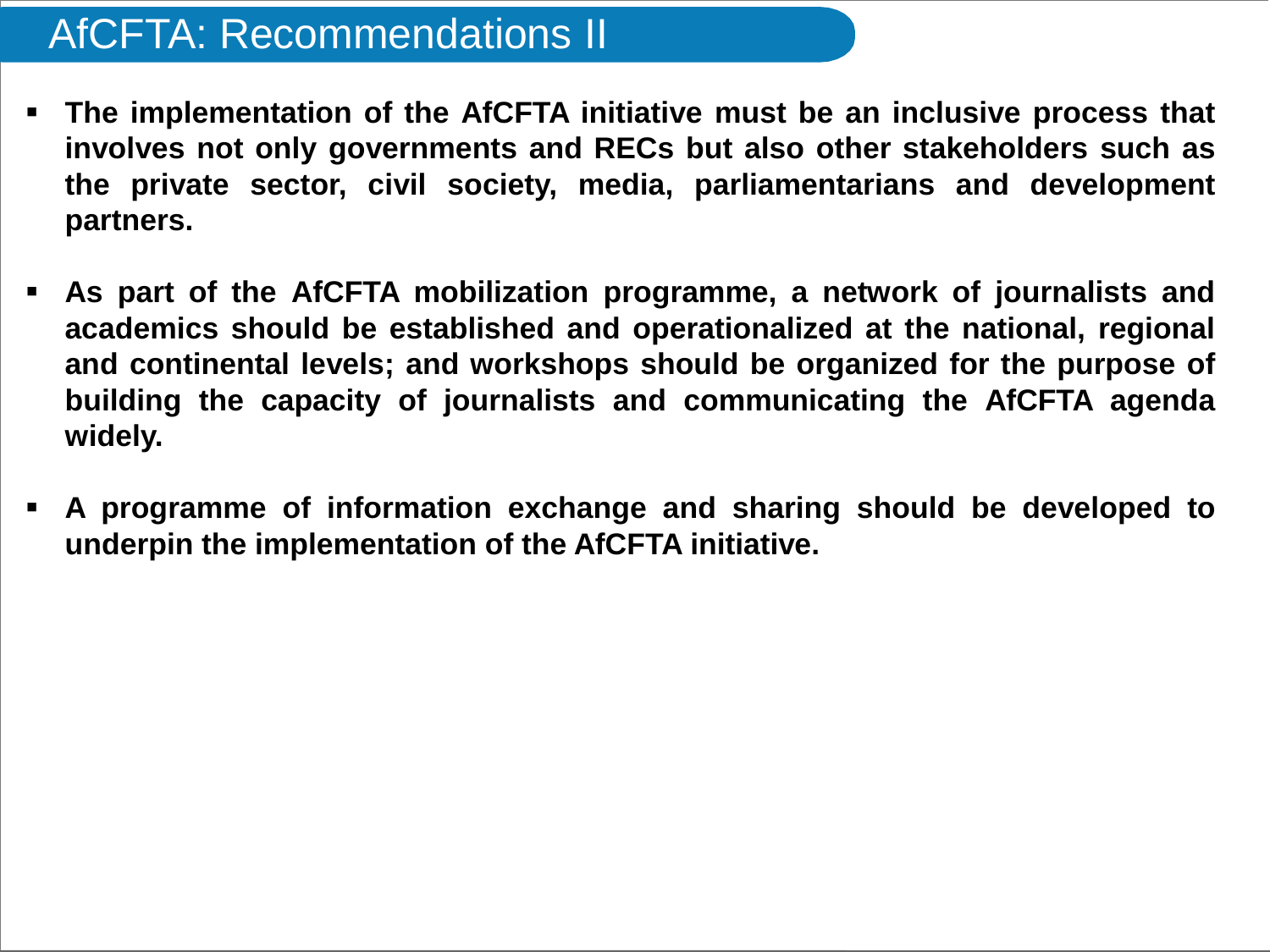## AfCFTA: Recommendations III

**To support the implementation of the AfCFTA there is a need for sound macroeconomic framework.**

- **The framework that must be anchored around three pillars: (i) monetary policy; (ii) financial stability; and (iii) fiscal policy.**
- **It is important that the framework is developed with a strong commitment by African governments to long-term stability, transparency and sustainability, whilst providing flexibility to respond to unforeseen events.**
- **The framework needs to be robust and flexible to address Africa's developmental challenges.**
- **In order to prevent coordination failures and time inconsistencies it is of cardinal importance that strong inter-linkages between the pillars of the framework are developed in a sound manner so that solutions to economic challenges are found.**
- **For the smooth functioning and implementation of a macroeconomic framework reliable data on key economic indicators will be needed.**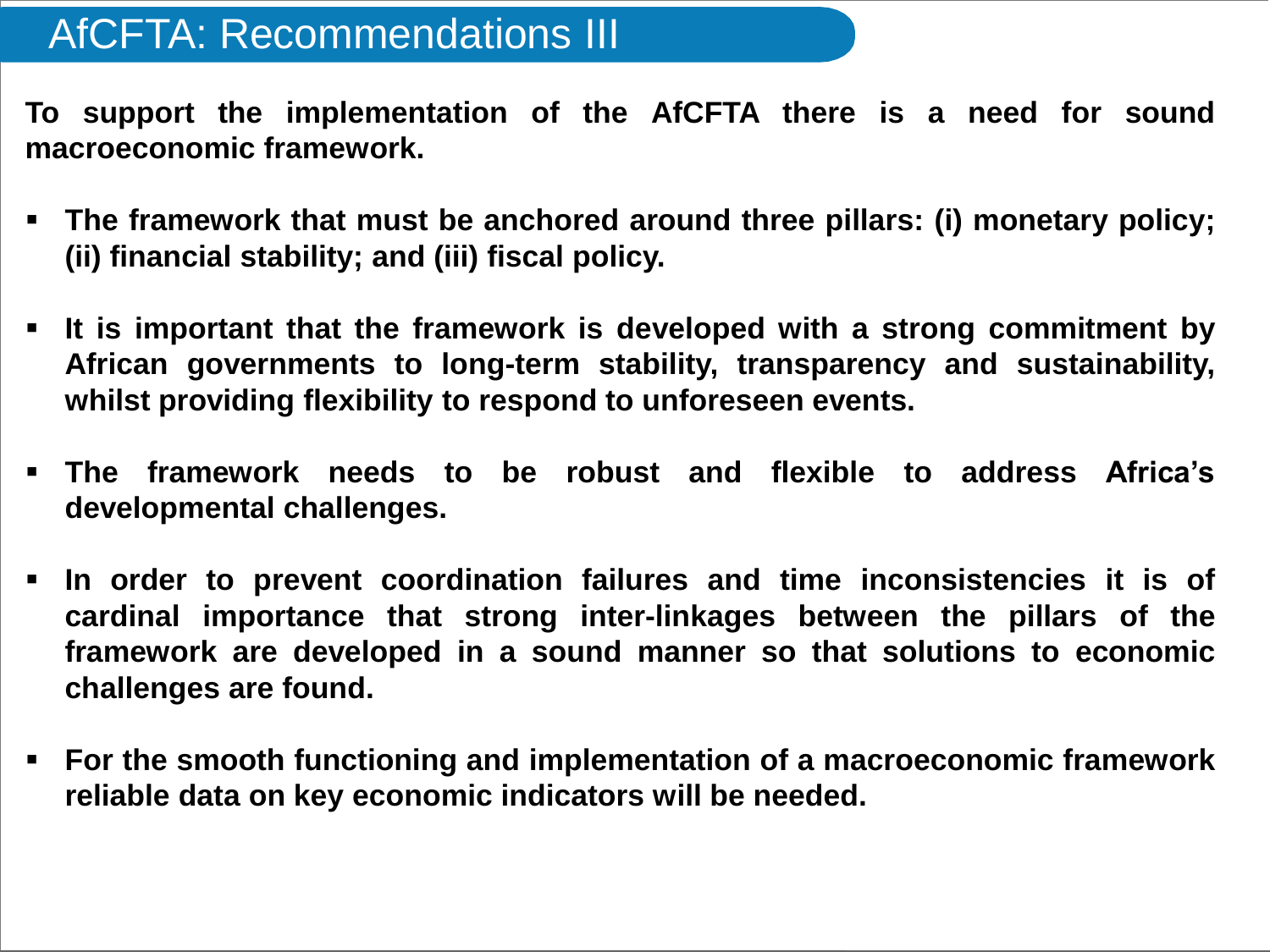## AfCFTA: Next steps

- **Next steps beyond signings and ratifications; tentative timeline:**
	- > Member States to submit their
		- Tariff schedules for trade in goods (i.e. lists of 90% non-sensitive product lines; sensitive/excluded products);
		- Commitments on trade in services (5 priority sectors to be liberalized: transport, communications, financial services, tourism, and business services).
	- Finalization of Rules of origin (RoO; essentially for sugar, textile and wearing apparel, edible oils);
	- $\triangleright$  AfCFTA Secretariat has been established in Accra (Ghana), and is operational;
	- $\triangleright$  Trading to start in January 2021;
	- **► 2<sup>nd</sup> Phase of negotiations (on investment, intellectual property rights and** competition policy issues) also to start.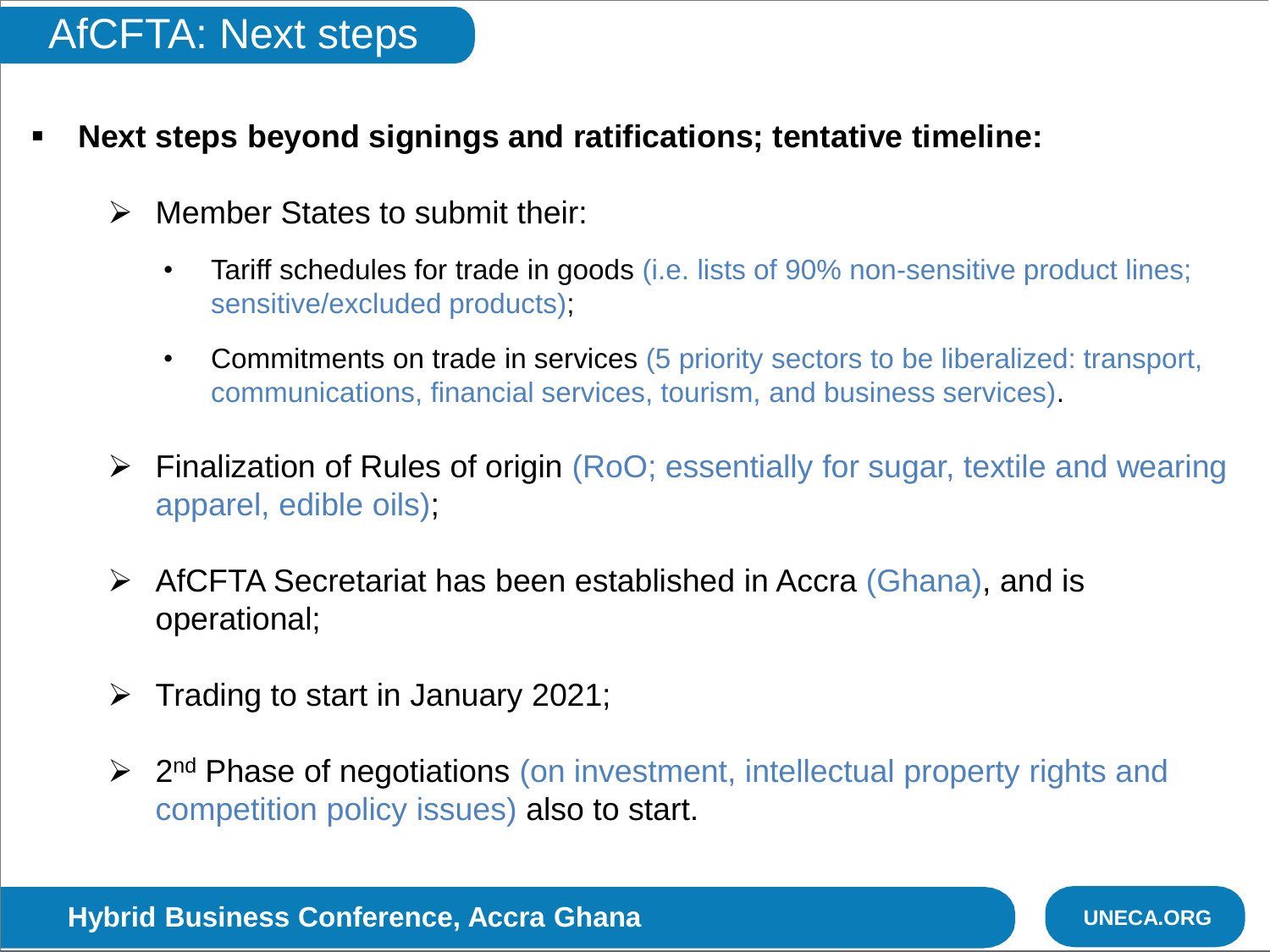## AfCFTA: Next steps

#### **Architecture for implementation of AfCFTA**



*Source: Concept Note on "Proposed Organizational Structure of the AfCFTA Secretariat, AUC Department of Trade and Industry, June 2019*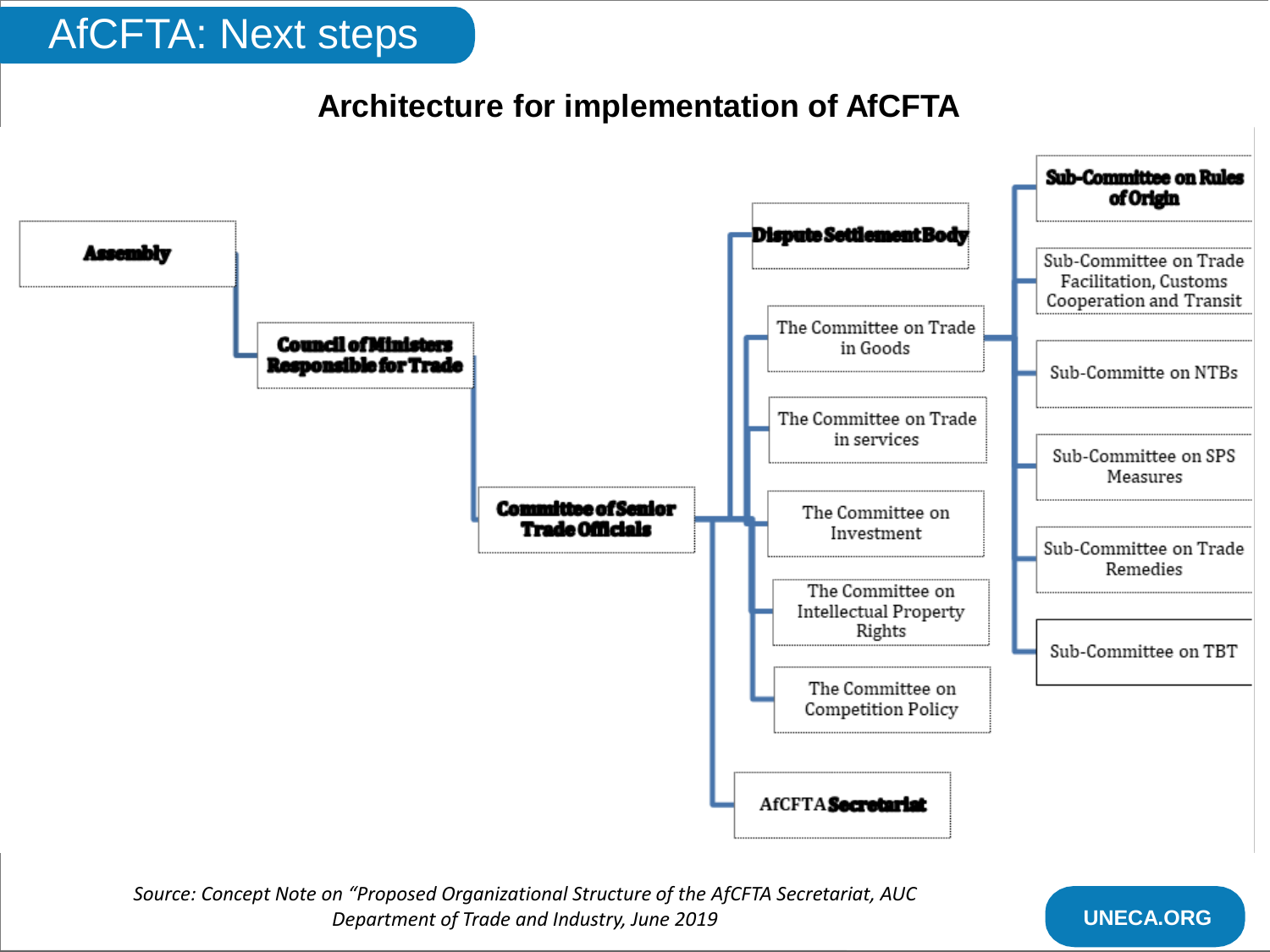- **Continued support to AfCFTA processes/negotiations (including analytical work);**
- **Sensitization events (national/regional Forums);**
- **National AfCFTA implantation strategies;**
- **AfCFTA Country Business Index for private sector.**

**Hybrid Business Conference, Accra Ghana**